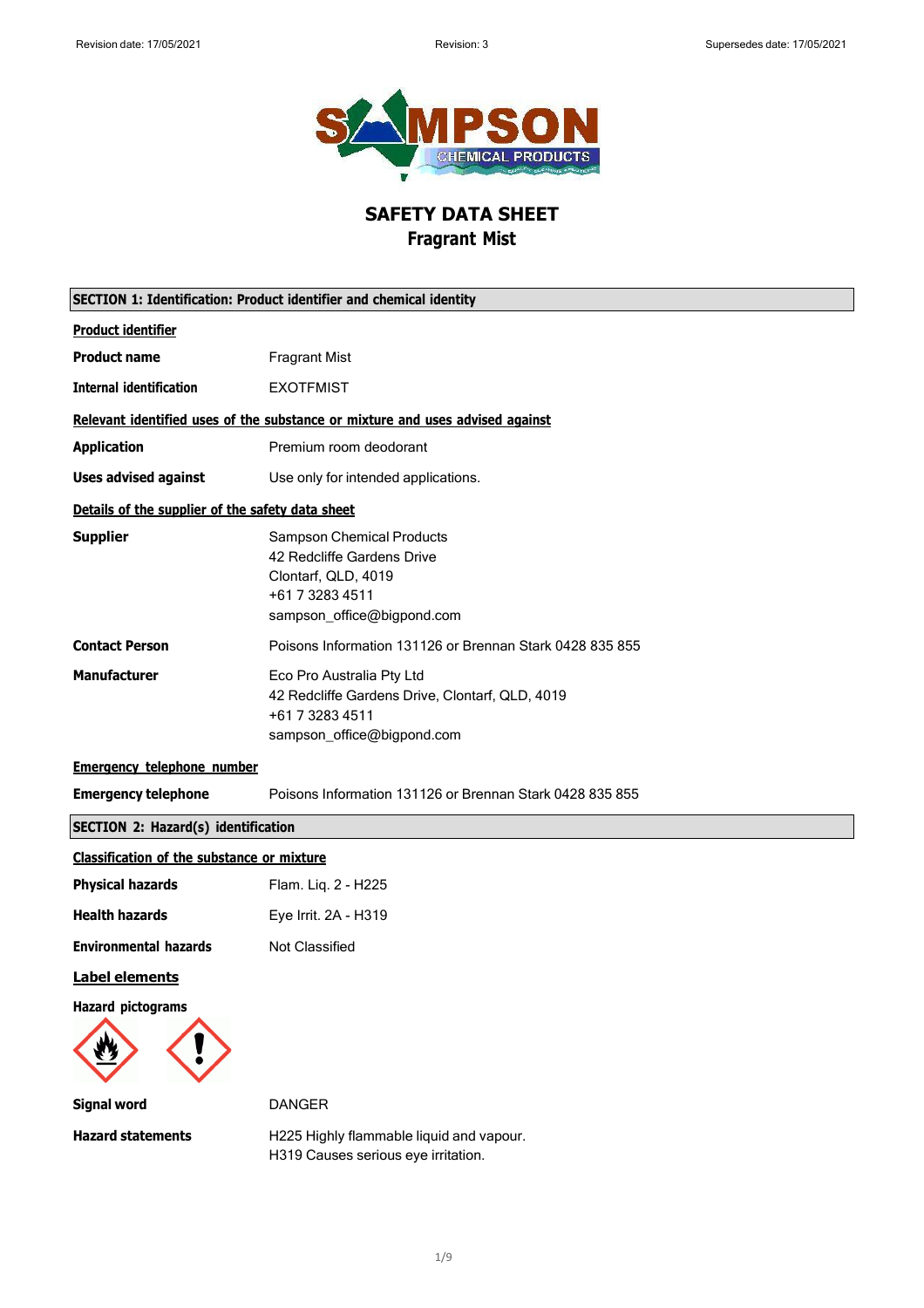| <b>Precautionary statements</b> | P210 Keep away from heat/ sparks/ open flames/ hot surfaces. - No smoking.                   |
|---------------------------------|----------------------------------------------------------------------------------------------|
|                                 | P233 Keep container tightly closed.                                                          |
|                                 | P240 Ground/ bond container and receiving equipment.                                         |
|                                 | P241 Use explosion-proof electrical equipment.                                               |
|                                 | P242 Use only non-sparking tools.                                                            |
|                                 | P243 Take precautionary measures against static discharge.                                   |
|                                 | P264 Wash contaminated skin thoroughly after handling.                                       |
|                                 | P280 Wear protective gloves/ protective clothing/ eye protection/ face protection.           |
|                                 | P303+P361+P353 IF ON SKIN (or hair): Take off immediately all contaminated clothing.         |
|                                 | Rinse skin with water/ shower.                                                               |
|                                 | P305+P351+P338 IF IN EYES: Rinse cautiously with water for several minutes. Remove           |
|                                 | contact lenses, if present and easy to do. Continue rinsing.                                 |
|                                 | P337+P313 If eye irritation persists: Get medical advice/attention.                          |
|                                 | P370+P378 In case of fire: Use foam, carbon dioxide, dry powder or water fog for extinction. |
|                                 | P403+P235 Store in a well-ventilated place. Keep cool.                                       |
|                                 | P501 Dispose of contents/ container in accordance with national regulations.                 |
|                                 |                                                                                              |

### **Other hazards**

This product does not contain any substances classified as PBT (persistent, bioaccumulative and toxic) or vPvB (very persistent and very bioaccumulative).

| <b>SECTION 3: Composition and information on ingredients</b> |         |  |
|--------------------------------------------------------------|---------|--|
| <b>Mixtures</b>                                              |         |  |
| <b>Ethanol</b>                                               | $>60\%$ |  |
| CAS number: 64-17-5                                          |         |  |

| <b>SECTION 4: First aid measures</b> |  |
|--------------------------------------|--|
|                                      |  |

| <b>Description of first aid measures</b>                    |                                                                                                                                                                                                                        |  |
|-------------------------------------------------------------|------------------------------------------------------------------------------------------------------------------------------------------------------------------------------------------------------------------------|--|
| <b>General information</b>                                  | If in doubt, get medical attention promptly. Show this Safety Data Sheet to the medical<br>personnel.                                                                                                                  |  |
| <b>Inhalation</b>                                           | Move affected person to fresh air and keep warm and at rest in a position comfortable for<br>breathing. Loosen tight clothing such as collar, tie or belt. Get medical attention if symptoms<br>are severe or persist. |  |
| <b>Ingestion</b>                                            | Rinse mouth thoroughly with water. Get medical advice/attention if you feel unwell. Do not<br>induce vomiting unless under the direction of medical personnel.                                                         |  |
| <b>Skin Contact</b>                                         | Rinse with water.                                                                                                                                                                                                      |  |
| Eye contact                                                 | Rinse with water. Get medical attention if any discomfort continues.                                                                                                                                                   |  |
| <b>Protection of first aiders</b>                           | First aid personnel should wear appropriate protective equipment during any rescue.                                                                                                                                    |  |
| Most important symptoms and effects, both acute and delayed |                                                                                                                                                                                                                        |  |
| <b>General information</b>                                  | The severity of the symptoms described will vary dependent on the concentration and the<br>length of exposure.                                                                                                         |  |
| <b>Inhalation</b>                                           | No specific symptoms known.                                                                                                                                                                                            |  |
| <b>Ingestion</b>                                            | No specific symptoms known.                                                                                                                                                                                            |  |
| <b>Skin contact</b>                                         | No specific symptoms known.                                                                                                                                                                                            |  |
| Eye contact                                                 | No specific symptoms known. May be slightly irritating to eyes.                                                                                                                                                        |  |
|                                                             | Indication of any immediate medical attention and special treatment needed                                                                                                                                             |  |

#### 2/9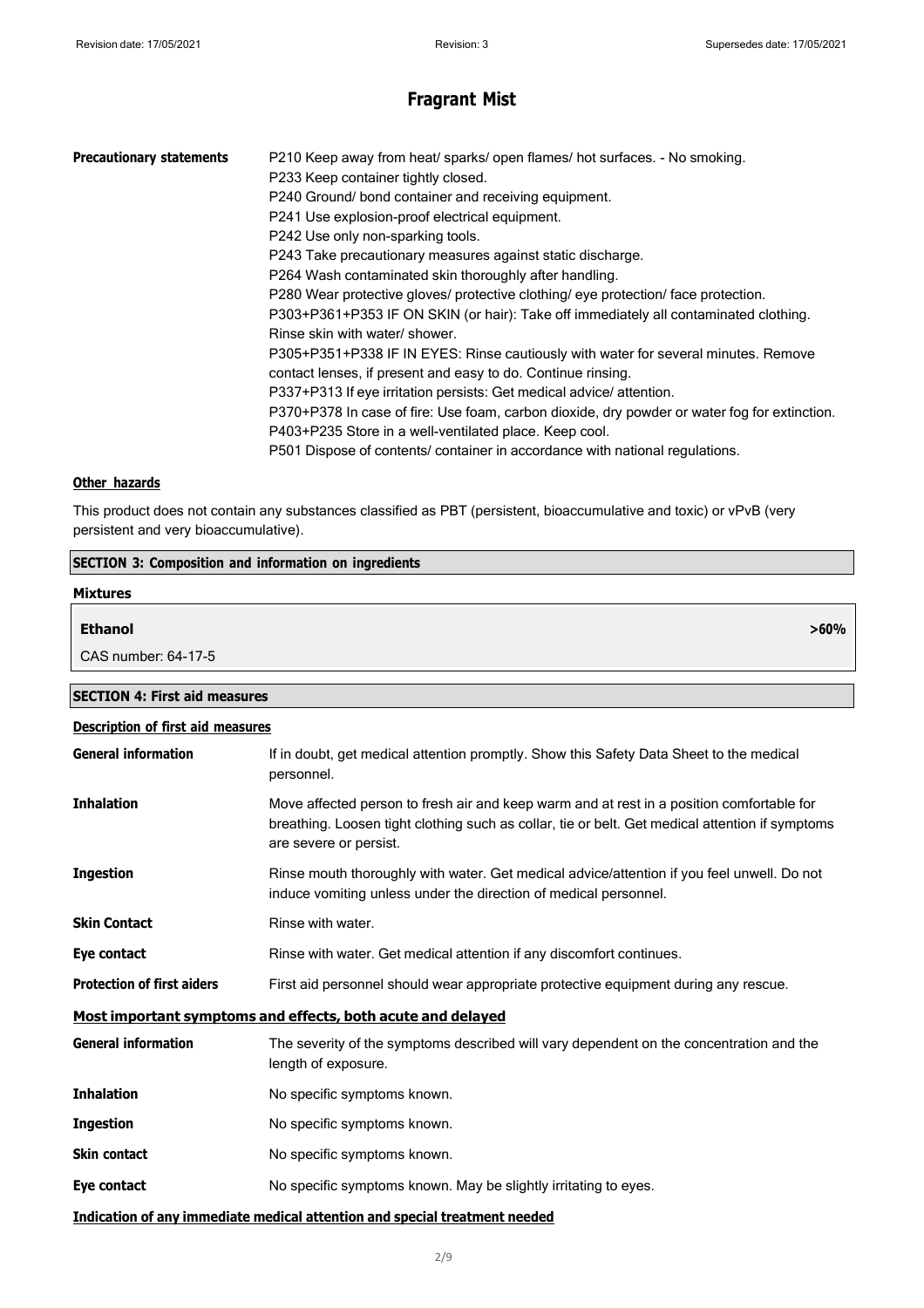| Notes for the doctor                                  | Treat symptomatically.                                                                                                                                                                                                                                                                                                                                                                                                                                                                                                                                                                                                                                                       |  |
|-------------------------------------------------------|------------------------------------------------------------------------------------------------------------------------------------------------------------------------------------------------------------------------------------------------------------------------------------------------------------------------------------------------------------------------------------------------------------------------------------------------------------------------------------------------------------------------------------------------------------------------------------------------------------------------------------------------------------------------------|--|
| <b>SECTION 5: Firefighting measures</b>               |                                                                                                                                                                                                                                                                                                                                                                                                                                                                                                                                                                                                                                                                              |  |
| <b>Extinguishing media</b>                            |                                                                                                                                                                                                                                                                                                                                                                                                                                                                                                                                                                                                                                                                              |  |
| Suitable extinguishing media                          | The product is flammable. Extinguish with alcohol-resistant foam, carbon dioxide, dry powder<br>or water fog. Use fire-extinguishing media suitable for the surrounding fire.                                                                                                                                                                                                                                                                                                                                                                                                                                                                                                |  |
| <b>Unsuitable extinguishing</b><br>media              | Do not use water jet as an extinguisher, as this will spread the fire.                                                                                                                                                                                                                                                                                                                                                                                                                                                                                                                                                                                                       |  |
| Special hazards arising from the substance or mixture |                                                                                                                                                                                                                                                                                                                                                                                                                                                                                                                                                                                                                                                                              |  |
| <b>Specific hazards</b>                               | Containers can burst violently or explode when heated, due to excessive pressure build-up.<br>Flammable liquid and vapour. Vapours may be ignited by a spark, a hot surface or an ember.<br>Vapours may form explosive mixtures with air. Fire-water run-off in sewers may create fire or<br>explosion hazard.                                                                                                                                                                                                                                                                                                                                                               |  |
| <b>Hazardous combustion</b><br>products               | Thermal decomposition or combustion products may include the following substances:<br>Harmful gases or vapours.                                                                                                                                                                                                                                                                                                                                                                                                                                                                                                                                                              |  |
| <b>Advice for firefighters</b>                        |                                                                                                                                                                                                                                                                                                                                                                                                                                                                                                                                                                                                                                                                              |  |
| <b>Protective actions during</b><br>firefighting      | Avoid breathing fire gases or vapours. Evacuate area. Cool containers exposed to heat with<br>water spray and remove them from the fire area if it can be done without risk. Cool containers<br>exposed to flames with water until well after the fire is out. If a leak or spill has not ignited, use<br>water spray to disperse vapours and protect men stopping the leak. Control run-off water by<br>containing and keeping it out of sewers and watercourses. If risk of water pollution occurs,<br>notify appropriate authorities.                                                                                                                                     |  |
| Special protective equipment<br>for firefighters      | Wear positive-pressure self-contained breathing apparatus (SCBA) and appropriate protective<br>clothing. Firefighter's clothing conforming to Australia/New Zealand Standards AS/NZS 4967<br>(for clothing) AS/NZS 1801 (for helmets), AS/NZS 4821 (for protective boots), AS/NZS 1801<br>(for protective gloves) will provide a basic level of protection for chemical incidents.                                                                                                                                                                                                                                                                                           |  |
| <b>Hazchem Code</b>                                   | $-2YE$                                                                                                                                                                                                                                                                                                                                                                                                                                                                                                                                                                                                                                                                       |  |
| <b>SECTION 6: Accidental release measures</b>         |                                                                                                                                                                                                                                                                                                                                                                                                                                                                                                                                                                                                                                                                              |  |
|                                                       | Personal precautions, protective equipment and emergency procedures                                                                                                                                                                                                                                                                                                                                                                                                                                                                                                                                                                                                          |  |
| <b>Personal precautions</b>                           | Wear protective clothing as described in Section 8 of this safety data sheet. No action shall be<br>taken without appropriate training or involving any personal risk. Evacuate area. Provide<br>adequate ventilation. No smoking, sparks, flames or other sources of ignition near spillage.<br>Promptly remove any clothing that becomes contaminated.                                                                                                                                                                                                                                                                                                                     |  |
| <b>Environmental precautions</b>                      |                                                                                                                                                                                                                                                                                                                                                                                                                                                                                                                                                                                                                                                                              |  |
| <b>Environmental precautions</b>                      | Avoid discharge into drains or watercourses or onto the ground.                                                                                                                                                                                                                                                                                                                                                                                                                                                                                                                                                                                                              |  |
| Methods and material for containment and cleaning up  |                                                                                                                                                                                                                                                                                                                                                                                                                                                                                                                                                                                                                                                                              |  |
| Methods for cleaning up                               | Wear protective clothing as described in Section 8 of this safety data sheet. Clear up spills<br>immediately and dispose of waste safely. Eliminate all ignition sources if safe to do so. No<br>smoking, sparks, flames or other sources of ignition near spillage. Do not allow material to<br>enter confined spaces, due to the risk of explosion. Absorb small quantities with paper towels<br>and evaporate in a safe place. Once evaporation is complete, place paper in a suitable waste<br>disposal container and seal securely. Flush contaminated area with plenty of water. Wash<br>thoroughly after dealing with a spillage. For waste disposal, see Section 13. |  |

### **Reference to other sections**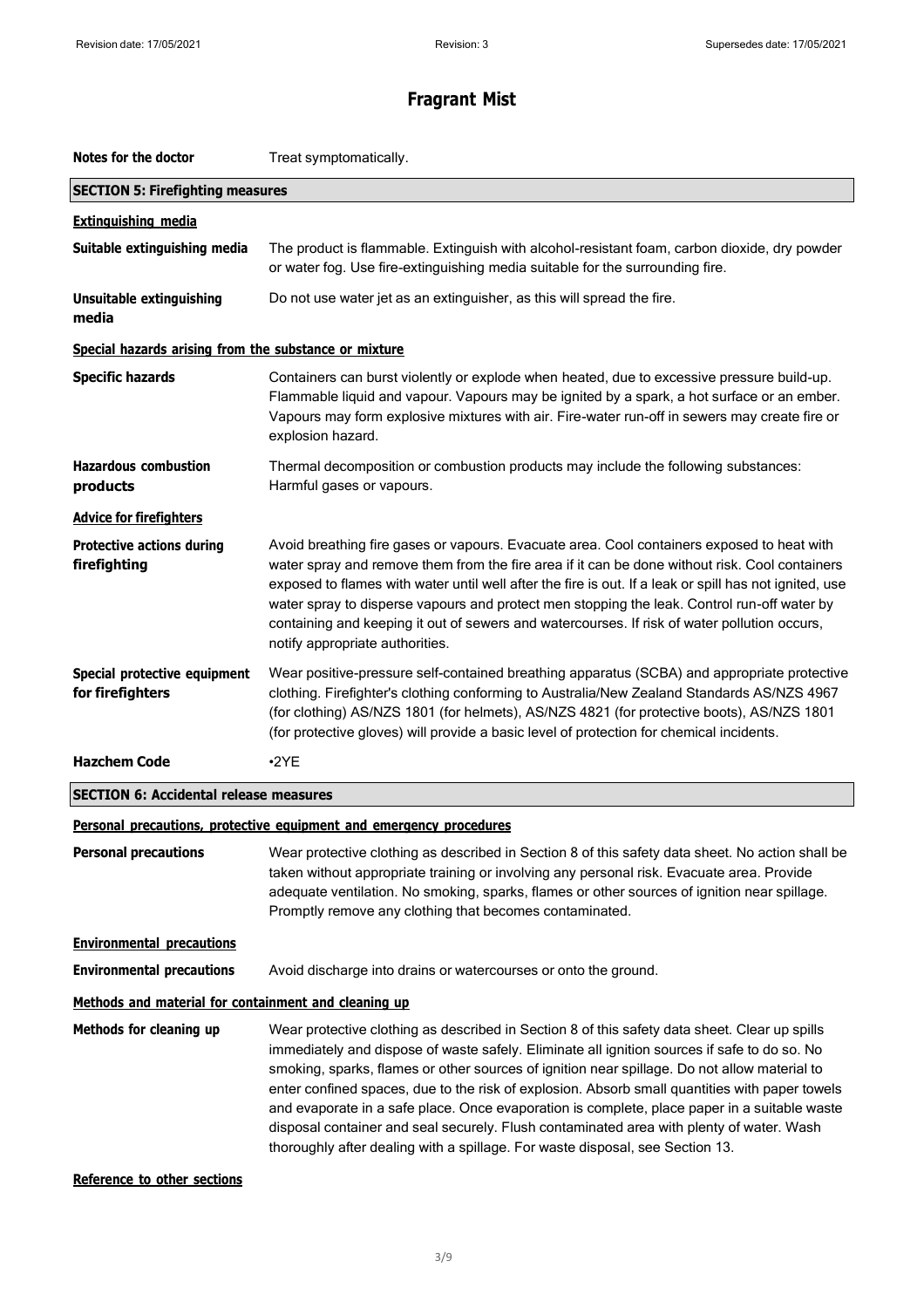| Reference to other sections                                  | For personal protection, see Section 8. See Section 11 for additional information on health<br>hazards. See Section 12 for additional information on ecological hazards. For waste disposal,<br>see Section 13.                                                                                                                                                                                                                                                                                                                                                                                                                                   |  |  |
|--------------------------------------------------------------|---------------------------------------------------------------------------------------------------------------------------------------------------------------------------------------------------------------------------------------------------------------------------------------------------------------------------------------------------------------------------------------------------------------------------------------------------------------------------------------------------------------------------------------------------------------------------------------------------------------------------------------------------|--|--|
|                                                              | SECTION 7: Handling and storage, including how the chemical may be safely used                                                                                                                                                                                                                                                                                                                                                                                                                                                                                                                                                                    |  |  |
| <b>Precautions for safe handling</b>                         |                                                                                                                                                                                                                                                                                                                                                                                                                                                                                                                                                                                                                                                   |  |  |
| <b>Usage precautions</b>                                     | Read and follow manufacturer's recommendations. Wear protective clothing as described in<br>Section 8 of this safety data sheet. Keep away from food, drink and animal feeding stuffs.<br>Handle all packages and containers carefully to minimise spills. Keep container tightly sealed<br>when not in use. Avoid the formation of mists. The product is flammable. Keep away from<br>heat, hot surfaces, sparks, open flames and other ignition sources. No smoking. Do not<br>handle until all safety precautions have been read and understood. Do not handle broken<br>packages without protective equipment. Do not reuse empty containers. |  |  |
| <b>Advice on general</b><br>occupational hygiene             | Wash promptly if skin becomes contaminated. Take off contaminated clothing and wash<br>before reuse. Wash contaminated clothing before reuse.                                                                                                                                                                                                                                                                                                                                                                                                                                                                                                     |  |  |
| Conditions for safe storage, including any incompatibilities |                                                                                                                                                                                                                                                                                                                                                                                                                                                                                                                                                                                                                                                   |  |  |
| <b>Storage precautions</b>                                   | Keep away from oxidising materials, heat and flames. Keep only in the original container.<br>Keep container tightly closed, in a cool, well ventilated place. Keep containers upright. Protect<br>containers from damage.                                                                                                                                                                                                                                                                                                                                                                                                                         |  |  |
| <b>Storage class</b>                                         | Flammable liquid storage.                                                                                                                                                                                                                                                                                                                                                                                                                                                                                                                                                                                                                         |  |  |
| Specific end use(s)                                          |                                                                                                                                                                                                                                                                                                                                                                                                                                                                                                                                                                                                                                                   |  |  |
| Specific end use(s)                                          | The identified uses for this product are detailed in Section 1.                                                                                                                                                                                                                                                                                                                                                                                                                                                                                                                                                                                   |  |  |
| <b>SECTION 8: Exposure controls and personal protection</b>  |                                                                                                                                                                                                                                                                                                                                                                                                                                                                                                                                                                                                                                                   |  |  |

### **Control parameters**

**Occupational exposure limits**

### **Ethanol**

Long-term exposure limit (8-hour TWA): 1000 ppm 1880 mg/m<sup>3</sup>

### **Exposure controls**

### **Protective equipment**



| <b>Appropriate engineering</b><br>controls | Provide adequate ventilation. Observe any occupational exposure limits for the product or<br>ingredients.                                                                        |  |
|--------------------------------------------|----------------------------------------------------------------------------------------------------------------------------------------------------------------------------------|--|
| Eye/face protection                        | Unless the assessment indicates a higher degree of protection is required, the following<br>protection should be worn: Tight-fitting safety glasses.                             |  |
| Hand protection                            | No specific hand protection recommended.                                                                                                                                         |  |
| Other skin and body<br>protection          | Wear appropriate clothing to prevent repeated or prolonged skin contact.                                                                                                         |  |
| <b>Hygiene measures</b>                    | Wash hands thoroughly after handling. Wash at the end of each work shift and before eating,<br>smoking and using the toilet. Do not eat, drink or smoke when using this product. |  |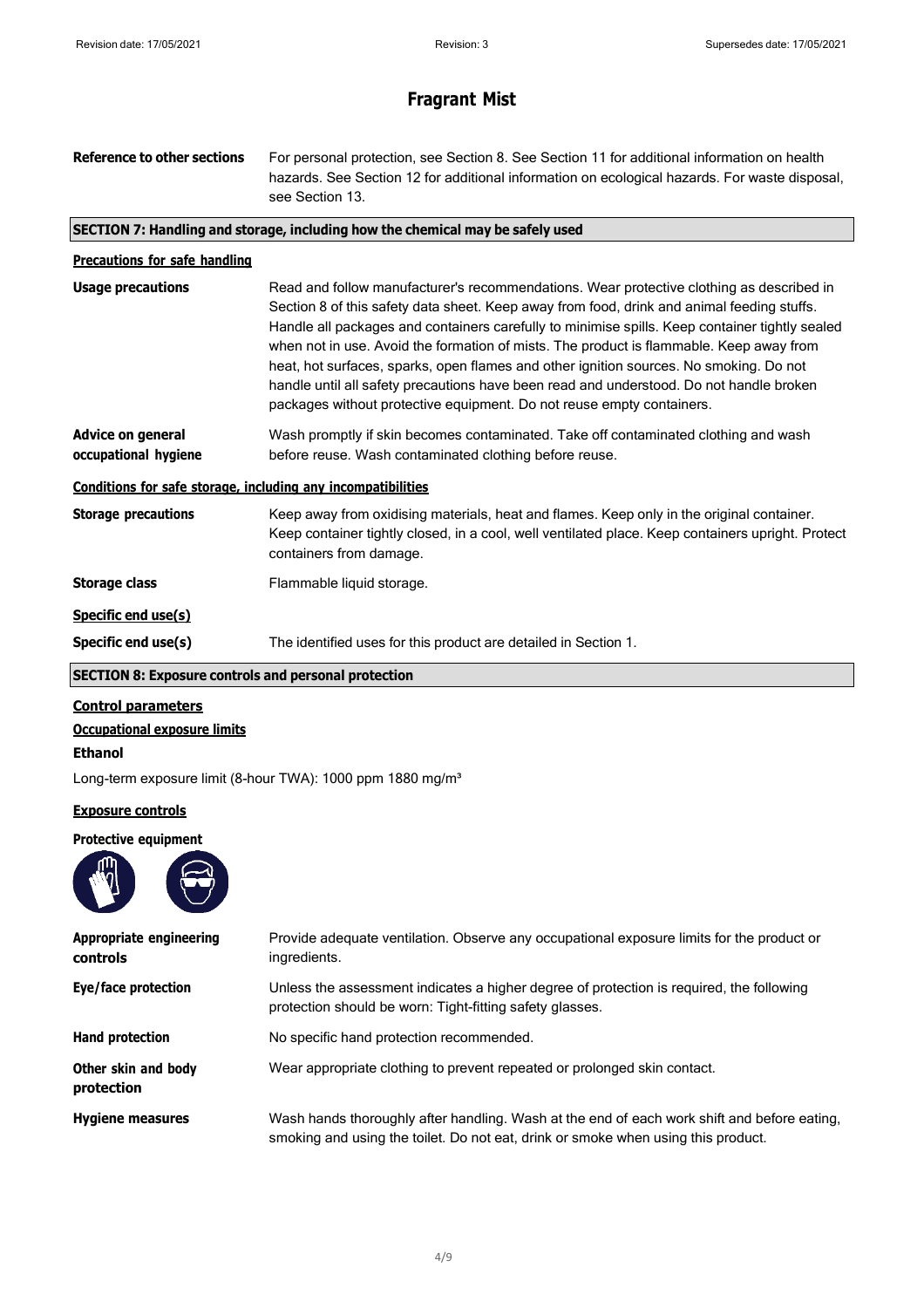| <b>Respiratory protection</b><br>Ensure all respiratory protective equipment is suitable for its intended use and complies with<br>Australia/New Zealand Standard AS/NZS 1716. Check that the respirator fits tightly and the<br>filter is changed regularly. Gas and combination filter cartridges should comply with<br>Australia/New Zealand Standard AS/NZS 1716. Full face mask respirators with replaceable<br>filter cartridges should comply with Australia/New Zealand Standard AS/NZS 1716. Half mask<br>and quarter mask respirators with replaceable filter cartridges should comply with<br>Australia/New Zealand Standard AS/NZS 1716. |                                                                                                                                                                                                                  |  |  |
|------------------------------------------------------------------------------------------------------------------------------------------------------------------------------------------------------------------------------------------------------------------------------------------------------------------------------------------------------------------------------------------------------------------------------------------------------------------------------------------------------------------------------------------------------------------------------------------------------------------------------------------------------|------------------------------------------------------------------------------------------------------------------------------------------------------------------------------------------------------------------|--|--|
| <b>Environmental exposure</b><br>controls                                                                                                                                                                                                                                                                                                                                                                                                                                                                                                                                                                                                            | Keep container tightly sealed when not in use.                                                                                                                                                                   |  |  |
| <b>SECTION 9: Physical and chemical properties</b>                                                                                                                                                                                                                                                                                                                                                                                                                                                                                                                                                                                                   |                                                                                                                                                                                                                  |  |  |
| <b>Information on basic physical and chemical properties</b>                                                                                                                                                                                                                                                                                                                                                                                                                                                                                                                                                                                         |                                                                                                                                                                                                                  |  |  |
| <b>Appearance</b>                                                                                                                                                                                                                                                                                                                                                                                                                                                                                                                                                                                                                                    | Clear liquid.                                                                                                                                                                                                    |  |  |
| <b>Colour</b>                                                                                                                                                                                                                                                                                                                                                                                                                                                                                                                                                                                                                                        | Clear.                                                                                                                                                                                                           |  |  |
| <b>Odour</b>                                                                                                                                                                                                                                                                                                                                                                                                                                                                                                                                                                                                                                         | Lavender.                                                                                                                                                                                                        |  |  |
| <b>Specific Gravity</b>                                                                                                                                                                                                                                                                                                                                                                                                                                                                                                                                                                                                                              | 0.79                                                                                                                                                                                                             |  |  |
| Initial boiling point and range                                                                                                                                                                                                                                                                                                                                                                                                                                                                                                                                                                                                                      | $78^{\circ}$ C                                                                                                                                                                                                   |  |  |
| <b>Flash point</b><br>$11-13^{\circ}$ C                                                                                                                                                                                                                                                                                                                                                                                                                                                                                                                                                                                                              |                                                                                                                                                                                                                  |  |  |
| Vapour pressure                                                                                                                                                                                                                                                                                                                                                                                                                                                                                                                                                                                                                                      | 5.9 kPa @ 24°C                                                                                                                                                                                                   |  |  |
| <b>Auto-ignition temperature</b>                                                                                                                                                                                                                                                                                                                                                                                                                                                                                                                                                                                                                     | 422°C                                                                                                                                                                                                            |  |  |
| <b>SECTION 10: Stability and reactivity</b>                                                                                                                                                                                                                                                                                                                                                                                                                                                                                                                                                                                                          |                                                                                                                                                                                                                  |  |  |
| <b>Reactivity</b>                                                                                                                                                                                                                                                                                                                                                                                                                                                                                                                                                                                                                                    | Avoid contamination with oxidising agents, i.e. nitrates, oxidising acids, chlorine bleaches,<br>pool chlorine, etc; as ignition may result                                                                      |  |  |
| <b>Stability</b>                                                                                                                                                                                                                                                                                                                                                                                                                                                                                                                                                                                                                                     | Stable at normal ambient temperatures and when used as recommended. Stable under the<br>prescribed storage conditions.                                                                                           |  |  |
| <b>Possibility of hazardous</b><br>reactions                                                                                                                                                                                                                                                                                                                                                                                                                                                                                                                                                                                                         | The following materials may react strongly with the product: Oxidising agents.                                                                                                                                   |  |  |
| <b>Conditions to avoid</b>                                                                                                                                                                                                                                                                                                                                                                                                                                                                                                                                                                                                                           | Avoid heat, flames and other sources of ignition. Containers can burst violently or explode<br>when heated, due to excessive pressure build-up. Static electricity and formation of sparks<br>must be prevented. |  |  |
| <b>Materials to avoid</b>                                                                                                                                                                                                                                                                                                                                                                                                                                                                                                                                                                                                                            | Incompatible/reactive with oxidising agents, acids, acid chlorides, acid anhydrides,<br>chloroformates, strong bases.                                                                                            |  |  |
| <b>Hazardous decomposition</b><br>products                                                                                                                                                                                                                                                                                                                                                                                                                                                                                                                                                                                                           | Fire/decomposition will produce irritating, toxic and/or corrosive gases, including Carbon<br>monoxide, Carbon dioxide, other pyrolysis products typical of burning organic material                             |  |  |
| <b>SECTION 11: Toxicological information</b>                                                                                                                                                                                                                                                                                                                                                                                                                                                                                                                                                                                                         |                                                                                                                                                                                                                  |  |  |
| <b>Information on toxicological effects</b>                                                                                                                                                                                                                                                                                                                                                                                                                                                                                                                                                                                                          |                                                                                                                                                                                                                  |  |  |
| <b>Acute toxicity - oral</b>                                                                                                                                                                                                                                                                                                                                                                                                                                                                                                                                                                                                                         |                                                                                                                                                                                                                  |  |  |
| <b>Summary</b>                                                                                                                                                                                                                                                                                                                                                                                                                                                                                                                                                                                                                                       | Ingestion of material may be damaging to health; ingestion may produce nausea, vomiting,<br>gastrointestinal bleeding, abdominal pain and diarrhoea.                                                             |  |  |

**Acute toxicity - dermal**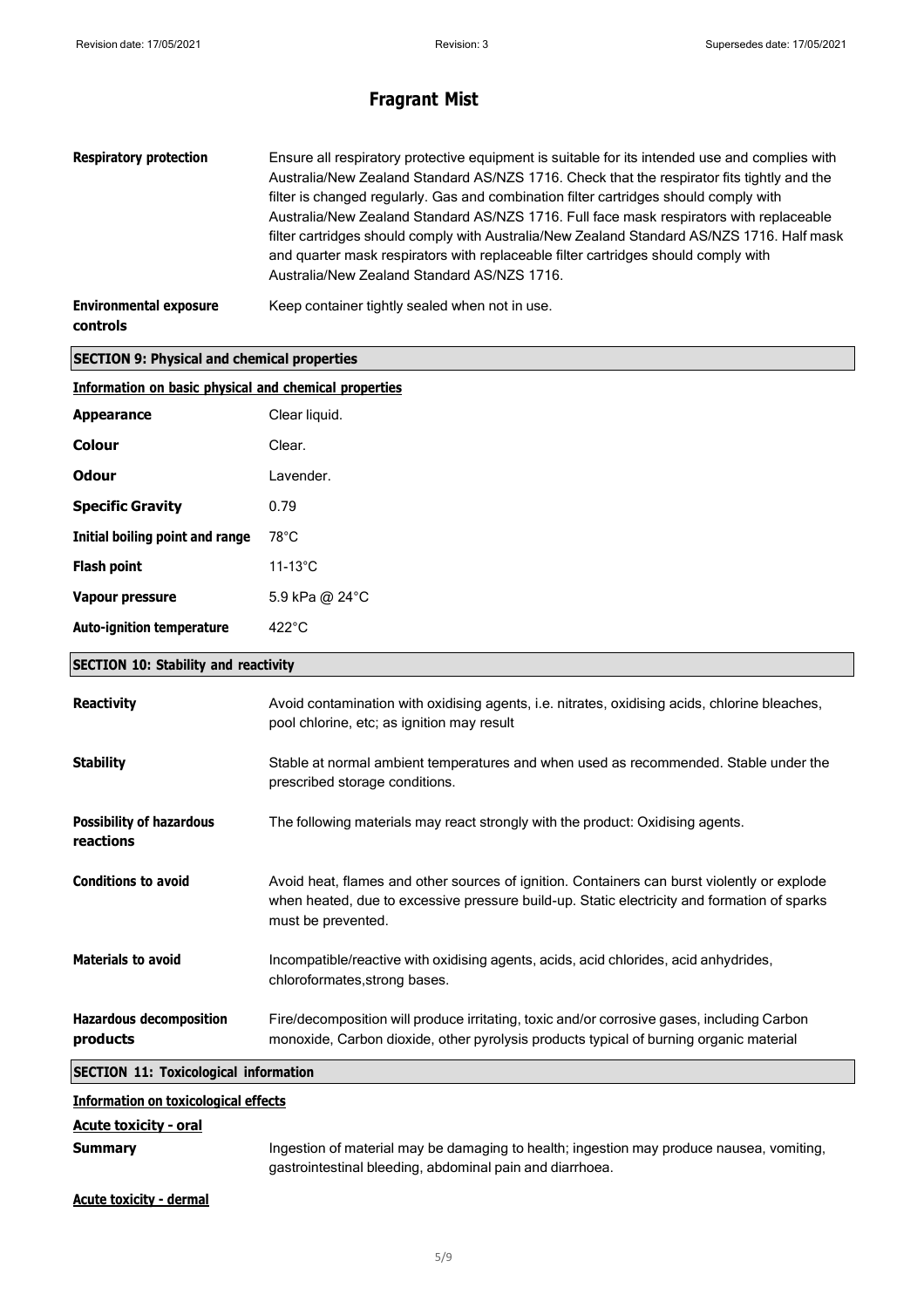| Notes (dermal LD <sub>50</sub> )                                                                                                   | Based on available data the classification criteria are not met.                                                                                                                         |  |
|------------------------------------------------------------------------------------------------------------------------------------|------------------------------------------------------------------------------------------------------------------------------------------------------------------------------------------|--|
| <b>Acute toxicity - inhalation</b><br><b>Notes (inhalation LCso)</b>                                                               | Based on available data the classification criteria are not met.                                                                                                                         |  |
| <b>Skin corrosion/irritation</b><br><b>Summary</b>                                                                                 | The material may produce moderate skin irritation. Skin irritation may be present after<br>prolonged or repeated exposure; this may result in a form of contact dermitits. (nonallergic) |  |
| Animal data                                                                                                                        | Based on available data the classification criteria are not met.                                                                                                                         |  |
| Serious eye damage/irritation                                                                                                      | Serious eye damage/irritation Causes serious eye irritation. Eye contact may cause significant inflammation and pain.                                                                    |  |
| <b>Respiratory sensitisation</b><br><b>Respiratory sensitisation</b>                                                               | Based on available data the classification criteria are not met.                                                                                                                         |  |
| <b>Skin sensitisation</b><br><b>Skin sensitisation</b>                                                                             | Based on available data the classification criteria are not met.                                                                                                                         |  |
| Germ cell mutagenicity<br>Genotoxicity - in vitro                                                                                  | Based on available data the classification criteria are not met.                                                                                                                         |  |
| Carcinogenicity<br>Carcinogenicity                                                                                                 | Based on available data the classification criteria are not met.                                                                                                                         |  |
| <b>IARC</b> carcinogenicity                                                                                                        | Contains a substance/a group of substances which may cause cancer. IARC Group 1<br>Carcinogenic to humans.                                                                               |  |
| <b>Reproductive toxicity</b><br>Reproductive toxicity - fertility Based on available data the classification criteria are not met. |                                                                                                                                                                                          |  |
| <b>Reproductive toxicity -</b><br>development                                                                                      | Based on available data the classification criteria are not met.                                                                                                                         |  |
| Specific target organ toxicity - single exposure                                                                                   |                                                                                                                                                                                          |  |
| <b>STOT - single exposure</b>                                                                                                      | Not classified as a specific target organ toxicant after a single exposure.                                                                                                              |  |
| Specific target organ toxicity - repeated exposure                                                                                 |                                                                                                                                                                                          |  |
| <b>STOT - repeated exposure</b>                                                                                                    | Not classified as a specific target organ toxicant after repeated exposure.                                                                                                              |  |
| <b>Aspiration hazard</b><br><b>Aspiration hazard</b>                                                                               | Based on available data the classification criteria are not met.                                                                                                                         |  |
| <b>General information</b>                                                                                                         | The severity of the symptoms described will vary dependent on the concentration and the<br>length of exposure.                                                                           |  |
| <b>Inhalation</b>                                                                                                                  | No specific symptoms known.                                                                                                                                                              |  |
| <b>Ingestion</b>                                                                                                                   | No specific symptoms known.                                                                                                                                                              |  |
| <b>Skin Contact</b>                                                                                                                | No specific symptoms known.                                                                                                                                                              |  |
| Eye contact                                                                                                                        | No specific symptoms known.                                                                                                                                                              |  |
| <b>Route of exposure</b>                                                                                                           | Ingestion Inhalation Skin and/or eye contact                                                                                                                                             |  |
| <b>Target Organs</b>                                                                                                               | No specific target organs known.                                                                                                                                                         |  |
| <b>SECTION 12: Ecological information</b>                                                                                          |                                                                                                                                                                                          |  |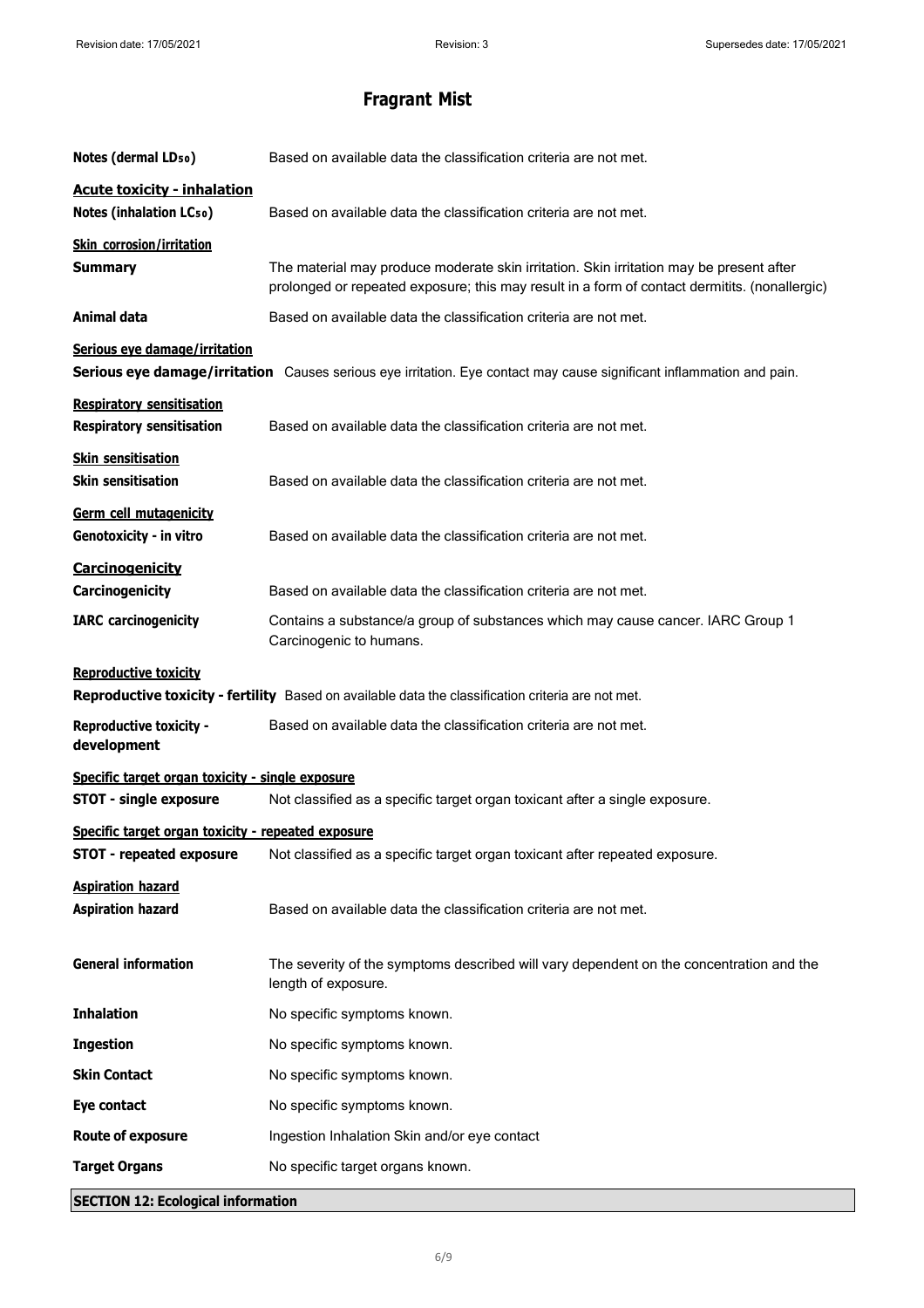| <b>Ecotoxicity</b>                         | Not regarded as dangerous for the environment. However, large or frequent spills may have<br>hazardous effects on the environment.                                                                                                                                                                                                                                                                                                                                                                                        |  |  |
|--------------------------------------------|---------------------------------------------------------------------------------------------------------------------------------------------------------------------------------------------------------------------------------------------------------------------------------------------------------------------------------------------------------------------------------------------------------------------------------------------------------------------------------------------------------------------------|--|--|
| <b>Toxicity</b>                            | Based on available data the classification criteria are not met.                                                                                                                                                                                                                                                                                                                                                                                                                                                          |  |  |
| <b>Persistence and degradability</b>       |                                                                                                                                                                                                                                                                                                                                                                                                                                                                                                                           |  |  |
|                                            | Persistence and degradability The degradability of the product is not known.                                                                                                                                                                                                                                                                                                                                                                                                                                              |  |  |
| <b>Bioaccumulative potential</b>           |                                                                                                                                                                                                                                                                                                                                                                                                                                                                                                                           |  |  |
| <b>Bioaccumulative Potential</b>           | No data available on bioaccumulation.                                                                                                                                                                                                                                                                                                                                                                                                                                                                                     |  |  |
| <b>Mobility in soil</b>                    |                                                                                                                                                                                                                                                                                                                                                                                                                                                                                                                           |  |  |
| <b>Mobility</b>                            | No data available.                                                                                                                                                                                                                                                                                                                                                                                                                                                                                                        |  |  |
| Other adverse effects                      |                                                                                                                                                                                                                                                                                                                                                                                                                                                                                                                           |  |  |
| Other adverse effects                      | None known.                                                                                                                                                                                                                                                                                                                                                                                                                                                                                                               |  |  |
| <b>SECTION 13: Disposal considerations</b> |                                                                                                                                                                                                                                                                                                                                                                                                                                                                                                                           |  |  |
| Waste treatment methods                    |                                                                                                                                                                                                                                                                                                                                                                                                                                                                                                                           |  |  |
| <b>General information</b>                 | The generation of waste should be minimised or avoided wherever possible. Reuse or recycle<br>products wherever possible. This material and its container must be disposed of in a safe<br>way. When handling waste, the safety precautions applying to handling of the product should<br>be considered. Care should be taken when handling emptied containers that have not been<br>thoroughly cleaned or rinsed out. Empty containers or liners may retain some product<br>residues and hence be potentially hazardous. |  |  |
| <b>Disposal methods</b>                    | Dispose of surplus products and those that cannot be recycled via a licensed waste disposal<br>contractor. Waste, residues, empty containers, discarded work clothes and contaminated<br>cleaning materials should be collected in designated containers, labelled with their contents.<br>Incineration or landfill should only be considered when recycling is not feasible.                                                                                                                                             |  |  |
| <b>SECTION 14: Transport information</b>   |                                                                                                                                                                                                                                                                                                                                                                                                                                                                                                                           |  |  |
| General                                    | For limited quantity packaging/limited load information, consult the relevant modal<br>documentation using the data shown in this section.                                                                                                                                                                                                                                                                                                                                                                                |  |  |
| <b>UN number</b>                           |                                                                                                                                                                                                                                                                                                                                                                                                                                                                                                                           |  |  |
| <b>UN No. (ADG)</b>                        | 1170                                                                                                                                                                                                                                                                                                                                                                                                                                                                                                                      |  |  |
| UN No. (IMDG)                              | 1170                                                                                                                                                                                                                                                                                                                                                                                                                                                                                                                      |  |  |
| UN No. (ICAO)                              | 1170                                                                                                                                                                                                                                                                                                                                                                                                                                                                                                                      |  |  |
| <b>UN proper shipping name</b>             |                                                                                                                                                                                                                                                                                                                                                                                                                                                                                                                           |  |  |
|                                            | Proper shipping name (ADG) ETHANOL (ETHYL ALCOHOL) or ETHANOL SOLUTION (ETHYL ALCOHOL SOLUTION)                                                                                                                                                                                                                                                                                                                                                                                                                           |  |  |
| Proper shipping name<br>(IMDG)             | ETHANOL (ETHYL ALCOHOL) or ETHANOL SOLUTION (ETHYL ALCOHOL SOLUTION)                                                                                                                                                                                                                                                                                                                                                                                                                                                      |  |  |
|                                            | Proper shipping name (ICAO) ETHANOL (ETHYL ALCOHOL) or ETHANOL SOLUTION (ETHYL ALCOHOL SOLUTION)                                                                                                                                                                                                                                                                                                                                                                                                                          |  |  |
| Transport hazard class(es)                 |                                                                                                                                                                                                                                                                                                                                                                                                                                                                                                                           |  |  |
| <b>ADG class</b>                           | 3                                                                                                                                                                                                                                                                                                                                                                                                                                                                                                                         |  |  |
| <b>ADG classification code</b>             | F1                                                                                                                                                                                                                                                                                                                                                                                                                                                                                                                        |  |  |
| <b>ADG label</b>                           | 3                                                                                                                                                                                                                                                                                                                                                                                                                                                                                                                         |  |  |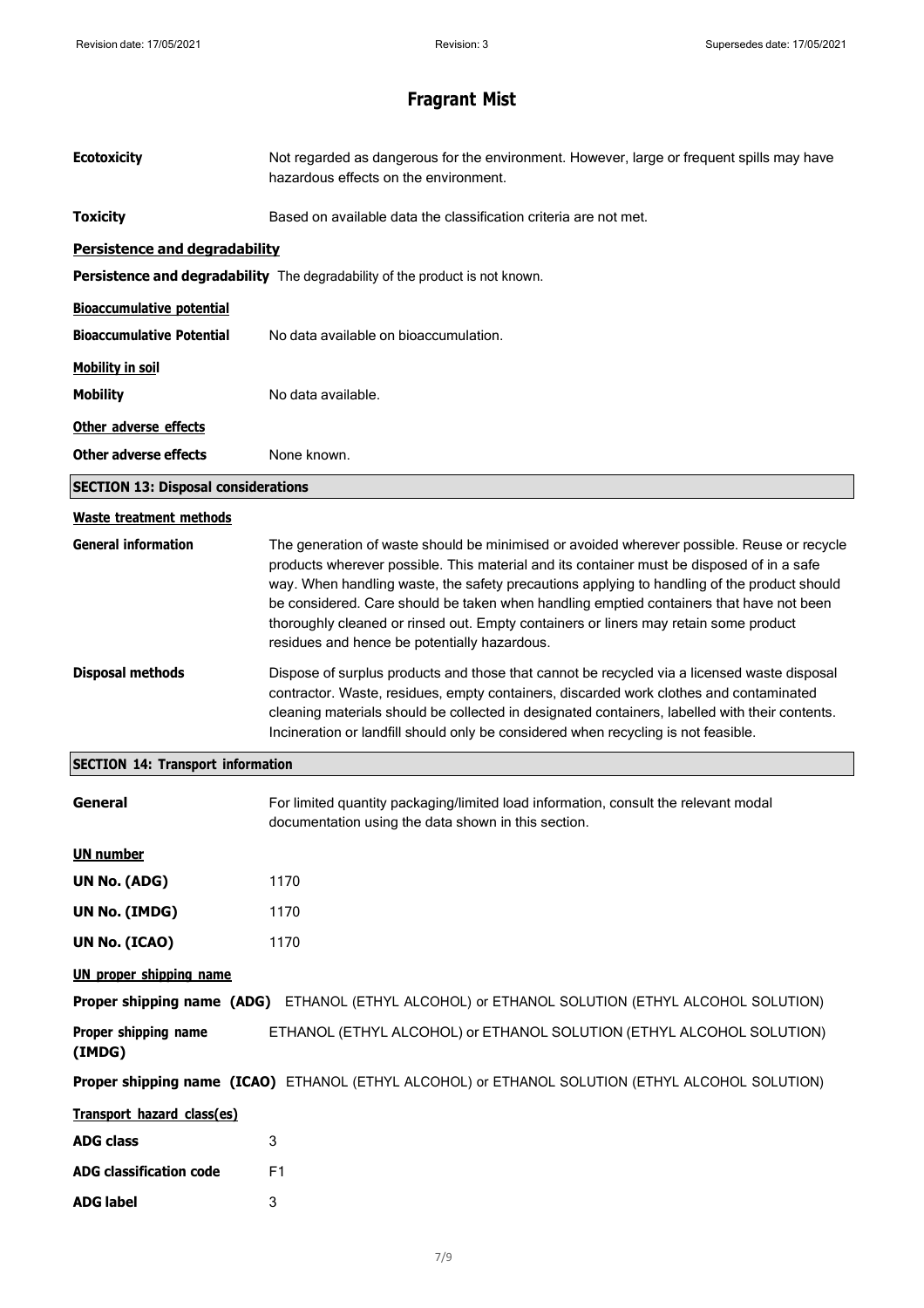| <b>IMDG class</b>          | 3 |
|----------------------------|---|
| <b>ICAO class/division</b> | 3 |
| <b>Transport labels</b>    |   |
| Dacking<br>Aroun           |   |

| <u>. wenning group</u>    |   |
|---------------------------|---|
| ADG packing group         | Ш |
| <b>IMDG packing group</b> | Ш |
| <b>ICAO packing group</b> | Ш |

### **Environmental hazards**

**Environmentally hazardous substance/marine pollutant** No.

### **Special precautions for user**

Always transport in closed containers that are upright and secure. Ensure that persons transporting the product know what to do in the event of an accident or spillage.

**Hazchem Code** •2YE

**Transport in bulk according to** Not applicable. **Annex II of MARPOL 73/78 and the IBC Code**

### **SECTION 15: Regulatory information**

### **Inventories**

### **Australia - AICS**

None of the ingredients are listed or exempt.

### **SECTION 16: Any other relevant information**

| <b>Training advice</b>           | Only trained personnel should use this material.                                                                                                                                                                                                                                                                             |
|----------------------------------|------------------------------------------------------------------------------------------------------------------------------------------------------------------------------------------------------------------------------------------------------------------------------------------------------------------------------|
| <b>Revision date</b>             | 17/05/2021                                                                                                                                                                                                                                                                                                                   |
| <b>Revision</b>                  | 3                                                                                                                                                                                                                                                                                                                            |
| Supersedes date                  | 17/05/2021                                                                                                                                                                                                                                                                                                                   |
| SDS No.                          | 4763                                                                                                                                                                                                                                                                                                                         |
| <b>General Information</b>       | The following risk and hazard statements are to be considered a glossary. They relate to the<br>raw materials used in this product and therefore may not be accurate for the finished product<br>itself. For the complete risk and hazard statements for this product please refer to section 2 of<br>this Safety Data Sheet |
| <b>Hazard statements in full</b> | H225 Highly flammable liquid and vapour.<br>H319 Causes serious eve irritation.                                                                                                                                                                                                                                              |